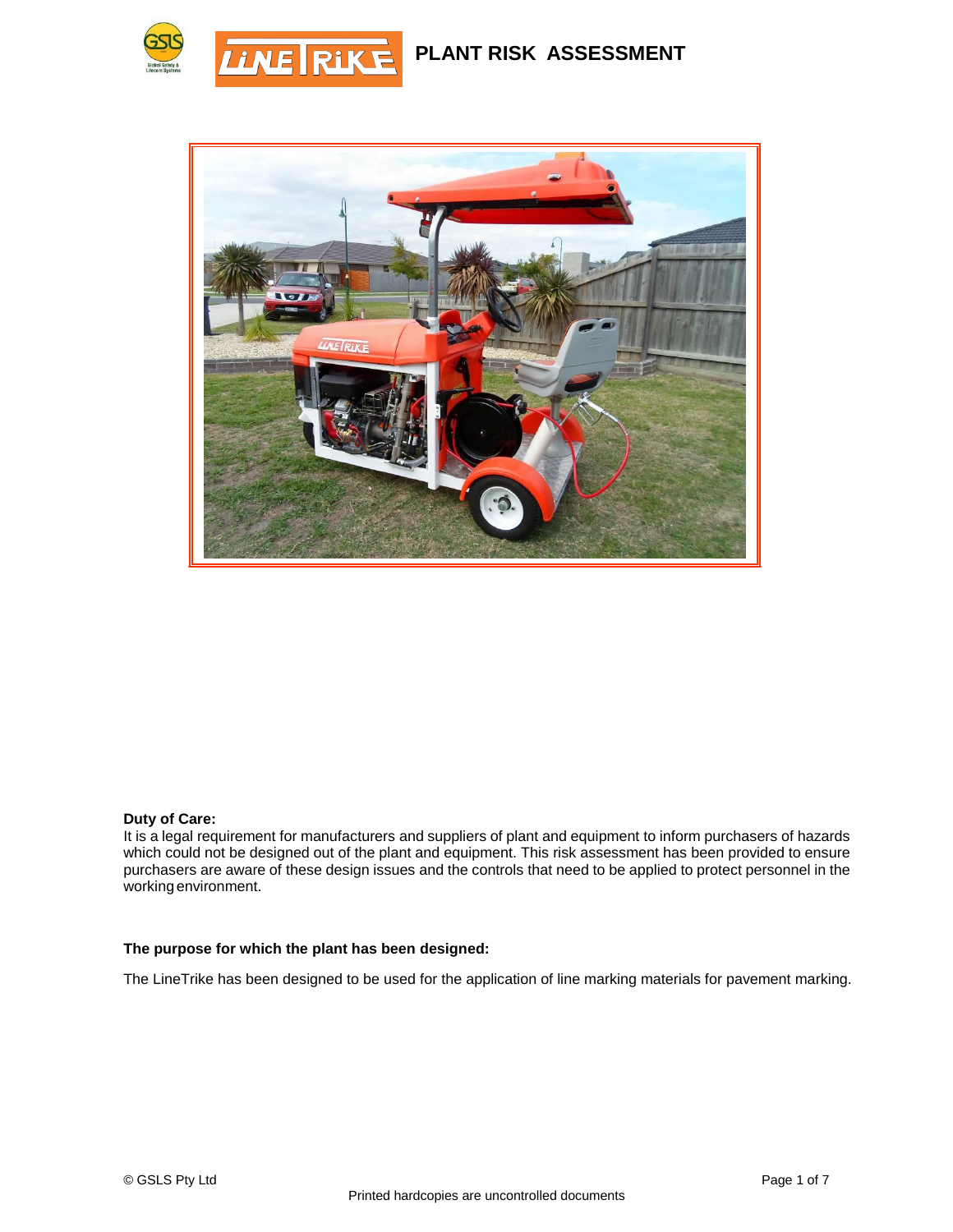

### **PLANT TYPE: LINETRIKE**

**MODEL NUMBERS: 13 B/TK**

**ASSESSED BY - Carl Watson**

### **DATE OF ASSESSMENT**: **9 th November 2016**

| <b>Potential hazards</b>                                                                                                                           |            | If Yes, when could this                                                                             |  |
|----------------------------------------------------------------------------------------------------------------------------------------------------|------------|-----------------------------------------------------------------------------------------------------|--|
|                                                                                                                                                    | <b>No</b>  | occur?                                                                                              |  |
| <b>ENTANGLEMENT:</b><br>Can anyone's hair, jewellery, clothing, gloves, cleaning<br>brush etc. become entangled with moving parts of the<br>plant? | <b>Yes</b> | Loose clothing, hair or jewellery<br>can<br>become entangled in the moving parts of<br>the machine. |  |
| <b>CRUSHING:</b><br>Can anyone be crushed due to:                                                                                                  |            |                                                                                                     |  |
| Material falling off the plant?                                                                                                                    | <b>No</b>  |                                                                                                     |  |
| Uncontrolled or unexpected movement of the plant<br>$\bullet$<br>or its load?                                                                      | <b>Yes</b> | Personnel may be crushed when changing<br>wheel.                                                    |  |
| Lack of capacity for the plant to be slowed,<br>$\bullet$<br>stopped or immobilised?                                                               | <b>No</b>  |                                                                                                     |  |
| The plant tipping or rolling over?<br>$\bullet$                                                                                                    | <b>Yes</b> | The LineTrike may roll over on gradients<br>$>10^\circ$ .                                           |  |
| Parts of the plantcollapsing?<br>$\bullet$                                                                                                         | <b>No</b>  |                                                                                                     |  |
| Coming into contact with moving parts of the<br>$\bullet$<br>plant?                                                                                | <b>Yes</b> | The steering chain and paint pump during<br>maintenance.                                            |  |
| Being thrown off or under the plant?<br>$\bullet$                                                                                                  | <b>No</b>  |                                                                                                     |  |
| Being trapped between the plant and materials or<br>$\bullet$<br>fixed structures?                                                                 | <b>No</b>  |                                                                                                     |  |
| <b>CUTTING, STABBING &amp; PUNCTURING</b><br>Can anyone be cut, stabbed or punctured due to:                                                       |            |                                                                                                     |  |
| Coming in contact with sharp or flying objects?<br>$\bullet$                                                                                       | No         |                                                                                                     |  |
|                                                                                                                                                    |            |                                                                                                     |  |
| Coming in contact with moving parts of the plant?<br>$\bullet$                                                                                     | Yes        | During maintenance activities.                                                                      |  |
| The plant, parts of the plant or work pieces<br>$\bullet$<br>disintegrating?                                                                       | <b>No</b>  |                                                                                                     |  |
| Work pieces being ejected?<br>$\bullet$                                                                                                            | <b>No</b>  |                                                                                                     |  |
| The mobility of the plant?<br>$\bullet$                                                                                                            | <b>No</b>  |                                                                                                     |  |
| Uncontrolled or unexpected movement of the<br>plant?                                                                                               | <b>No</b>  |                                                                                                     |  |
| <b>SHEARING:</b>                                                                                                                                   | Yes        | During maintenance activities.                                                                      |  |
| Can anyone's body parts be sheared between two<br>parts of the plant or between the plant and a work<br>piece or structure?                        |            |                                                                                                     |  |
| <b>STRIKING:</b><br>Can anyone be struck by moving objects due to:                                                                                 |            |                                                                                                     |  |
| Uncontrolled or unexpected movement of the plant<br>$\bullet$<br>or material handled by the plant?                                                 | No         |                                                                                                     |  |
| The plant, parts of the plant or work pieces<br>$\bullet$<br>disintegrating?                                                                       | Yes        | The Paint<br>and hydraulic<br>hoses<br>may<br>disintegrate.                                         |  |
| Work pieces being ejected?<br>٠                                                                                                                    | <b>No</b>  |                                                                                                     |  |
| Mobility of the plant?<br>٠                                                                                                                        | <b>Yes</b> | Persons in the vicinity of the LineTrike<br>during operation.                                       |  |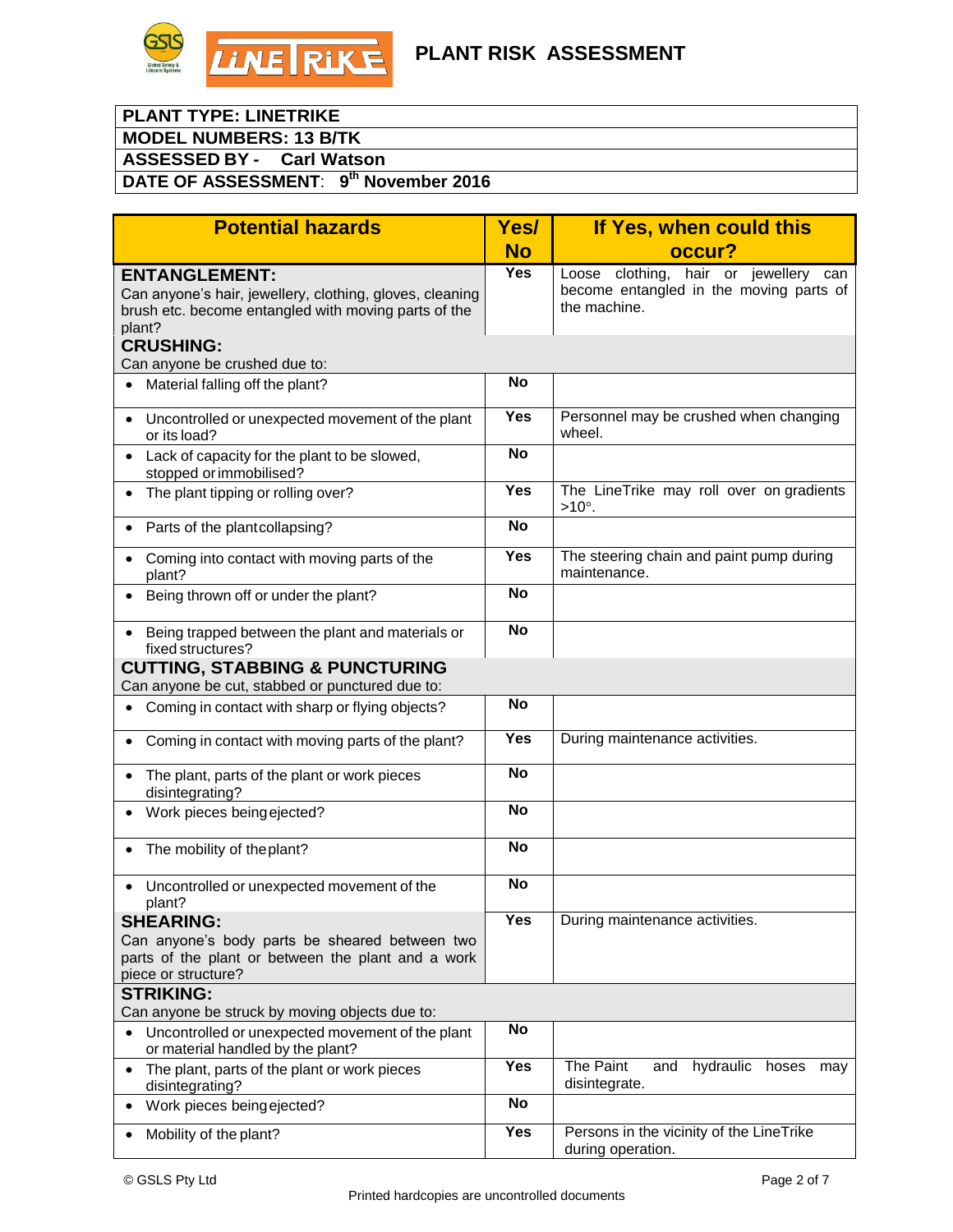# **FLANT RISK ASSESSMENT**

| <b>Potential hazards</b>                                                                                                                                                   |            | If Yes, when could this                                                                |
|----------------------------------------------------------------------------------------------------------------------------------------------------------------------------|------------|----------------------------------------------------------------------------------------|
|                                                                                                                                                                            | <b>No</b>  | occur?                                                                                 |
| <b>HIGH PRESSURE FLUID</b><br>Can anyone come into contact with fluids under high<br>pressure due to plant failure/misuse of plant?                                        | <b>Yes</b> | Hydraulics and paint lines.<br>Injection of paint during operation and<br>maintenance. |
| <b>ELECTRICAL</b><br>Can anyone be injured by electrical shock or burnt due to:                                                                                            |            |                                                                                        |
| The plant contacting live electrical conductors?                                                                                                                           | <b>No</b>  |                                                                                        |
| The plant working in close proximity to electrical<br>$\bullet$<br>conductors?                                                                                             | <b>No</b>  |                                                                                        |
| Overload of electrical circuits?<br>$\bullet$                                                                                                                              | <b>No</b>  |                                                                                        |
| Damaged or poorly maintained electrical leads and<br>$\bullet$<br>cables?                                                                                                  | <b>No</b>  |                                                                                        |
| Damaged electrical switches?<br>$\bullet$                                                                                                                                  | <b>No</b>  |                                                                                        |
| Water near electrical equipment?<br>$\bullet$                                                                                                                              | <b>No</b>  |                                                                                        |
| Lack of isolation procedures?<br>٠                                                                                                                                         | <b>No</b>  |                                                                                        |
| <b>EXPLOSION</b><br>Can anyone be injured by explosion of gases,<br>vapours, liquids, dusts or other substances triggered<br>by plant operation/material handled by plant? | <b>Yes</b> | Battery, during refuelling with unleaded<br>petrol and static electricity.             |
| <b>SLIPPING, TRIPPING &amp; FALLING</b><br>Can anyone using the plant or in the vicinity of the plant slip, trip or fall due to:                                           |            |                                                                                        |
| Uneven or slippery work surfaces?<br>$\bullet$                                                                                                                             | <b>No</b>  |                                                                                        |
| Poor housekeeping, e.g. Spillage not cleaned up?<br>$\bullet$                                                                                                              | <b>Yes</b> | Spillage of beads or paint during refilling<br>and operation.                          |
| Obstacles being placed in the vicinity of the plant?<br>$\bullet$                                                                                                          | <b>Yes</b> | May trip over paint hose when using the<br>paint gun manually.                         |
| Can anyone fall from a height due to:                                                                                                                                      |            |                                                                                        |
| Lack of aproper work platform?<br>$\bullet$                                                                                                                                | <b>No</b>  |                                                                                        |
| • Lack of proper stairs or ladders?                                                                                                                                        | <b>No</b>  |                                                                                        |
| Lack of guardrails or other suitable edge<br>protection?                                                                                                                   | <b>No</b>  |                                                                                        |
| Unprotected holes, penetrations or gaps?                                                                                                                                   | <b>No</b>  |                                                                                        |
| Poor floor or walkingsurfaces?                                                                                                                                             | <b>No</b>  |                                                                                        |
| Steep walking surfaces?                                                                                                                                                    | <b>No</b>  |                                                                                        |
| Collapse of the supporting structure (e.g.<br>$\bullet$<br>scaffolding)?                                                                                                   | <b>No</b>  |                                                                                        |
| <b>ERGONOMIC</b><br>Can anyone be injured due to:                                                                                                                          |            |                                                                                        |
| Poorly designed seating?<br>$\bullet$                                                                                                                                      | <b>No</b>  |                                                                                        |
| Repetitive movements?<br>$\bullet$                                                                                                                                         | <b>No</b>  |                                                                                        |
| <b>High Forces?</b><br>$\bullet$                                                                                                                                           | <b>No</b>  |                                                                                        |
| Poorly designed operator controls?                                                                                                                                         | <b>No</b>  |                                                                                        |

**GSIS**<br>Global Safety &<br>Lifecare Systems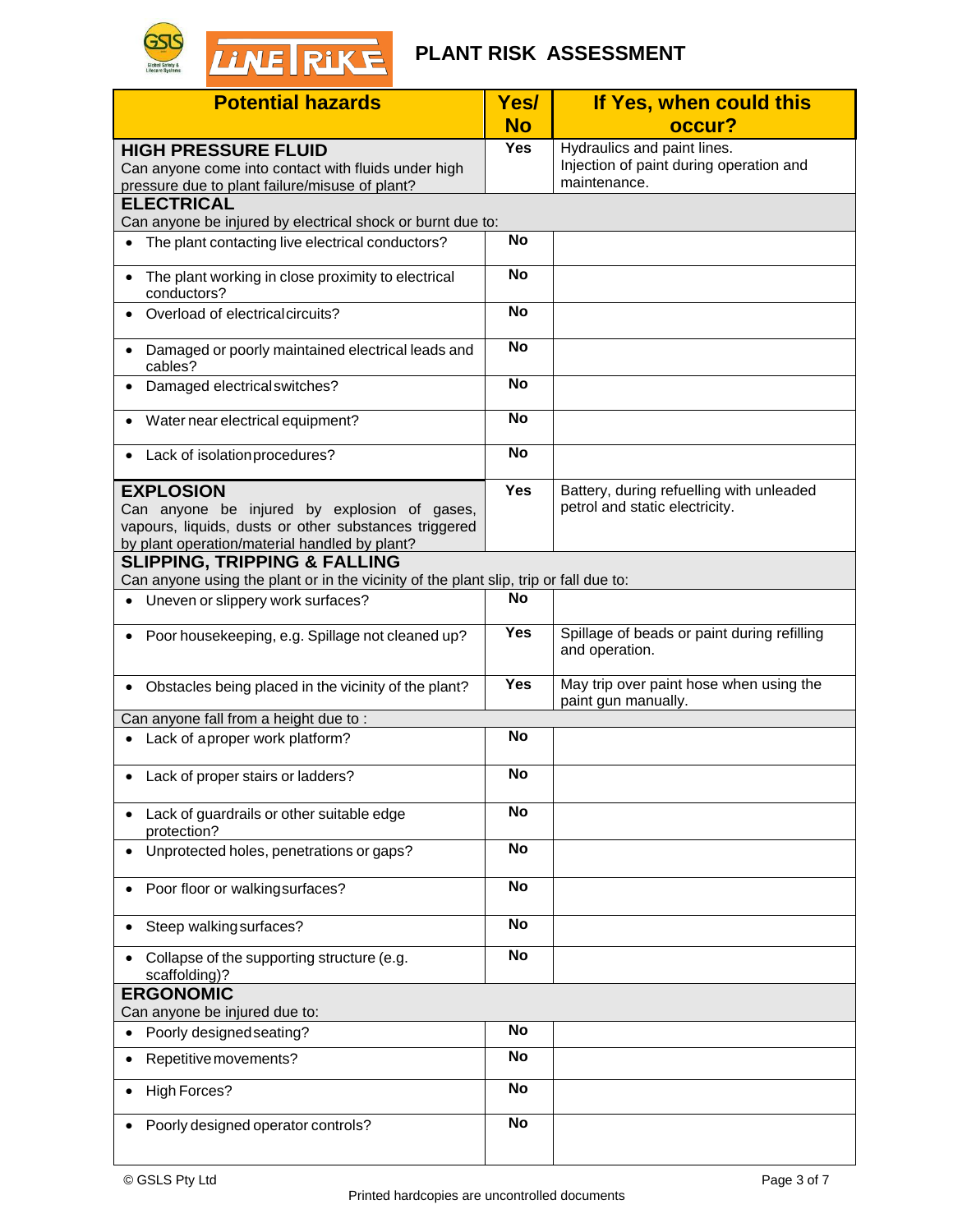

## **PLANT RISK ASSESSMENT**

| <b>Potential hazards</b>                                                                                           | Yes/<br><b>No</b> | If Yes, when could this<br>occur?                                                 |
|--------------------------------------------------------------------------------------------------------------------|-------------------|-----------------------------------------------------------------------------------|
| • Awkward body posture/need for excessive effort?                                                                  | <b>No</b>         |                                                                                   |
|                                                                                                                    |                   |                                                                                   |
| Vibration?                                                                                                         | $\overline{N}$    |                                                                                   |
| <b>SUFFOCATION</b>                                                                                                 | <b>No</b>         |                                                                                   |
| Can anyone be suffocated due to lack of oxygen, or                                                                 |                   |                                                                                   |
| atmospheric contamination?<br><b>COMBINATION OF HAZARDS</b>                                                        |                   |                                                                                   |
| Can anyone be injured due to unexpected start-up, unexpected over-run/over-speed (or similar malfunction)<br>from: |                   |                                                                                   |
| Failure/disorder of the control system, e.g.<br>hydraulic system?                                                  | <b>No</b>         |                                                                                   |
| • Restoration of energy supply after an interruption?                                                              | <b>No</b>         |                                                                                   |
| • External influences on electrical equipment?                                                                     | <b>No</b>         |                                                                                   |
| • Other environmental factors, e.g. gravity, wind<br>etc.?                                                         | <b>No</b>         |                                                                                   |
| Errors in software?                                                                                                | <b>No</b>         |                                                                                   |
| Errors made by the Operator?<br>$\bullet$                                                                          | <b>No</b>         |                                                                                   |
| <b>OTHER HAZARDS</b><br>Can anyone be injured due to:                                                              |                   |                                                                                   |
| Exposure to hazardous chemicals, radiation or<br>$\bullet$<br>other emissions released by the plant?               | <b>Yes</b>        | Unleaded petrol, paints, beads and oil                                            |
| Inadequate or poorly placed lighting?<br>$\bullet$                                                                 | <b>Yes</b>        | When operating in dull light.                                                     |
| Entry into any confined spaces of the plant?<br>$\bullet$                                                          | <b>No</b>         |                                                                                   |
| Noise?<br>$\bullet$                                                                                                | <b>Yes</b>        | Exposure to noise levels exceeding 85<br>dB(A)                                    |
| Failure to select plant that is suitable for its<br>intended use?                                                  | <b>No</b>         |                                                                                   |
| Contact with hot or cold parts of the plant?                                                                       | <b>Yes</b>        | Exhaust and paint pump                                                            |
| Lack of operator competency?                                                                                       | Yes               | Misuse of equipment may cause injury to<br>operator and other people in vicinity. |

**Any hazards identified are carried through to the Plant Risk Assessment to complete the risk assessment process.**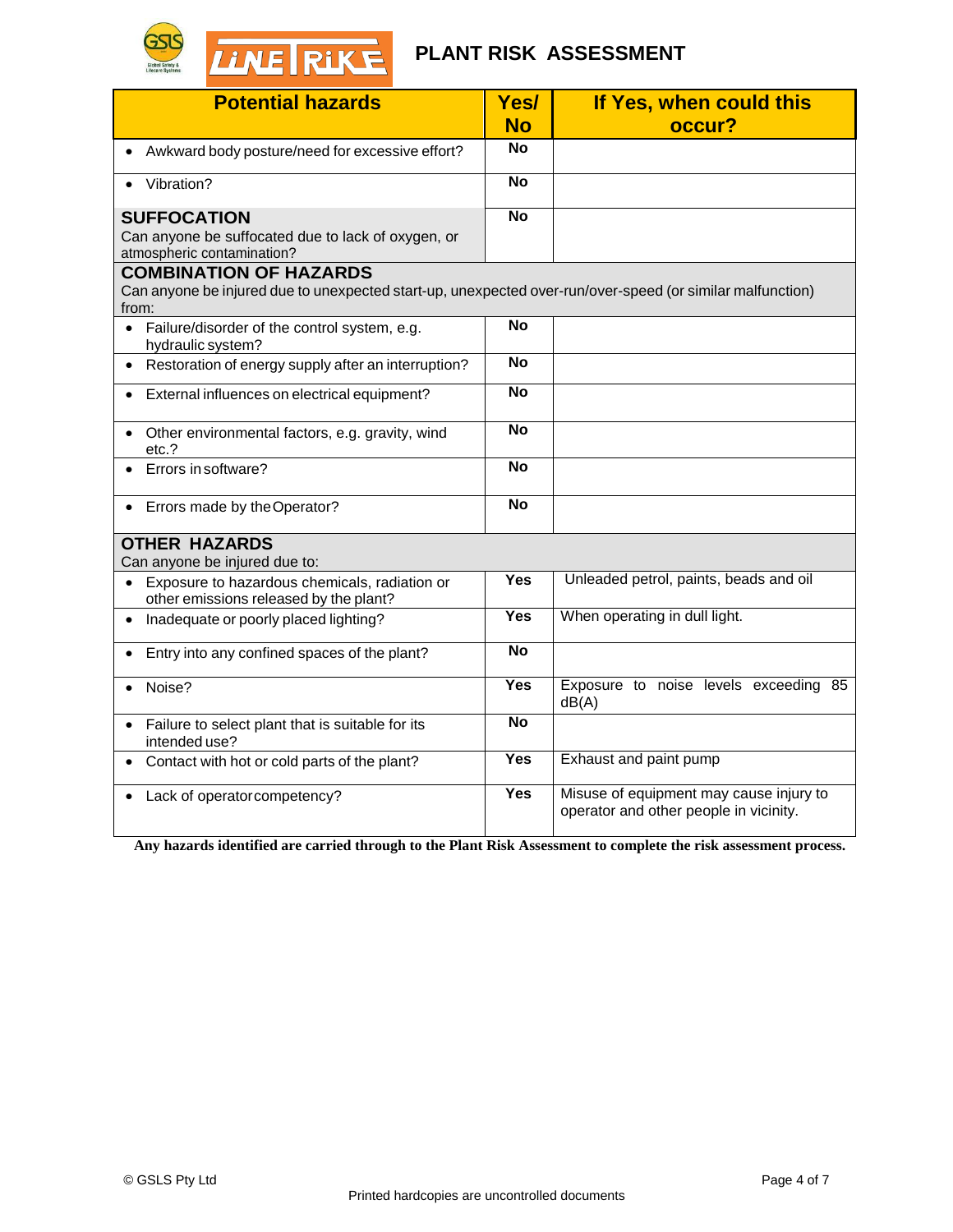



To determine the risk rating, select one category from the probability and consequence table and cross-reference them in the risk-rating table. Risks should be prioritised according to their level of risk.

> **RISK ANALYSIS EXTREME HIGH MEDIUM LOW**

| <b>POSSIBLE</b><br><b>SEVERITY</b>                    | <b>HOW LIKELY IS IT TO HAPPEN</b> |                |                |               |               |
|-------------------------------------------------------|-----------------------------------|----------------|----------------|---------------|---------------|
|                                                       | 5) Almost<br>Certain              | 4) likely      | 3) Possible    | 2) Unlikely   | 1) Rare       |
| A) Kill or cause<br>permanent injury or<br>ill health | <b>EXTREME</b>                    | <b>EXTREME</b> | <b>EXTREME</b> | <b>HIGH</b>   | <b>HIGH</b>   |
| B) Long term illness<br>or serious injury.            | <b>EXTREME</b>                    | <b>EXTREME</b> | <b>HIGH</b>    | <b>HIGH</b>   | <b>MEDIUM</b> |
| C) Medical attention<br>and several days off<br>work  | <b>EXTREME</b>                    | <b>EXTREME</b> | <b>HIGH</b>    | <b>MEDIUM</b> | LOW           |
| D) An injury<br>requiring first aid                   | <b>EXTREME</b>                    | <b>HIGH</b>    | <b>MEDIUM</b>  | LOW           | LOW           |
| E) Incident occurs -<br>no injury or damage           | <b>HIGH</b>                       | <b>HIGH</b>    | <b>MEDIUM</b>  | LOW           | LOW           |

**Hierarchy of Control**

- Eliminate
- Substitution/Isolation
- **Engineering**
- **Administration**
- Personal Protective Equipment

| <b>HAZARD</b>            | <b>POTENTIAL RISK</b>                                     | <b>RISK</b>   | <b>EXISTING CONTROL MEASURES</b>                    | <b>FURTHER FEATURES</b> |
|--------------------------|-----------------------------------------------------------|---------------|-----------------------------------------------------|-------------------------|
|                          |                                                           | <b>RATING</b> |                                                     | <b>AVAILABLE</b>        |
| <b>ENTANGLEMENT</b>      | Loose clothing, hair or jewellery can become              | <b>Medium</b> | Guarding is provided around moving parts.           | Nil                     |
|                          | entangled in the moving parts of the                      | (2C)          | <b>Owners Manual:</b>                               |                         |
|                          | machine.                                                  |               | Protective<br>• Appropriate<br>Personal             |                         |
|                          |                                                           |               | Equipment & Clothing to be worn,                    |                         |
|                          |                                                           |               | • Never operate the LineTrike with any of           |                         |
|                          |                                                           |               | the safety quards removed.                          |                         |
| <b>CRUSHING</b>          | Personnel may be crushed when changing                    | High          | <b>Owners Manual:</b>                               | Nil                     |
|                          | wheel.                                                    | (3C)          | • Park machine on firm level ground.                |                         |
|                          |                                                           |               |                                                     |                         |
|                          | The LineTrike may roll over on gradients<br>$>10^\circ$ . |               | Decal – roll over $> 10^{\circ}$ .                  |                         |
|                          | The steering chain and paint pump during                  |               | <b>Owners Manual:</b>                               |                         |
|                          | maintenance.                                              |               | Maintenance to<br>be carried<br>out by              |                         |
|                          |                                                           |               | qualified<br>trained<br>and<br>properly             |                         |
|                          |                                                           |               | personnel.                                          |                         |
| <b>CUTTING, STABBING</b> | During maintenance activities                             | <b>Medium</b> | <b>Owners Manual:</b>                               | Nil                     |
|                          |                                                           | (2C)          | be carried<br>Maintenance to<br>out by<br>$\bullet$ |                         |
|                          |                                                           |               | qualified<br>trained<br>properly<br>and             |                         |
|                          |                                                           |               | personnel.                                          |                         |
|                          |                                                           |               | Protective<br>Personal<br>Appropriate<br>$\bullet$  |                         |
|                          |                                                           |               | Equipment & Clothing to be worn                     |                         |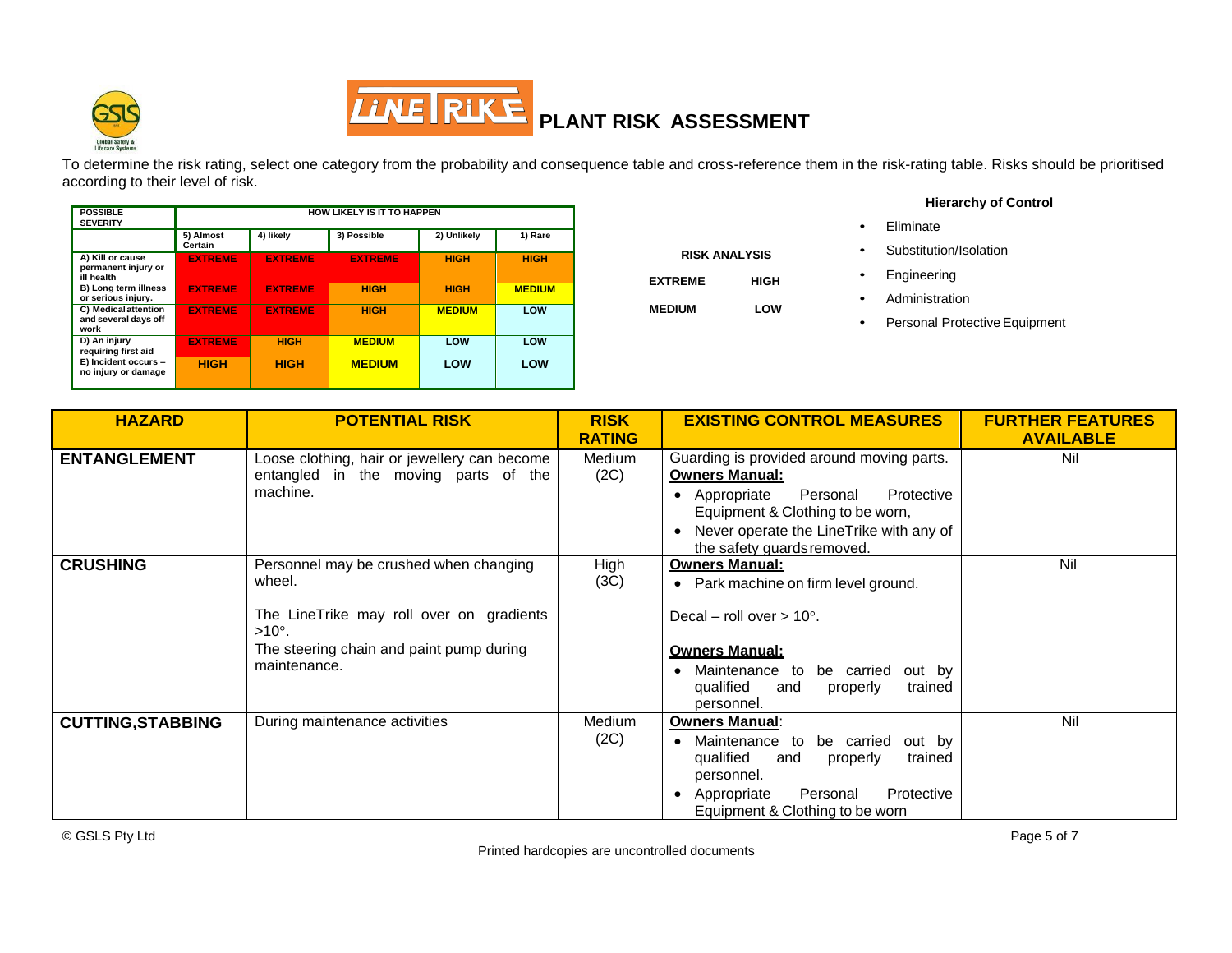



| <b>HAZARD</b>                        | <b>POTENTIAL RISK</b>                                                                                                                  | <b>RISK</b><br><b>RATING</b> | <b>EXISTING CONTROL MEASURES</b>                                                                                                                                                                                                                                                                                                           | <b>FURTHER FEATURES</b><br><b>AVAILABLE</b> |
|--------------------------------------|----------------------------------------------------------------------------------------------------------------------------------------|------------------------------|--------------------------------------------------------------------------------------------------------------------------------------------------------------------------------------------------------------------------------------------------------------------------------------------------------------------------------------------|---------------------------------------------|
| <b>SHEARING</b>                      | During maintenance                                                                                                                     | Medium<br>(2C)               | <b>Owners Manual:</b><br>Maintenance to<br>be carried<br>out by<br>qualified<br>and<br>trained<br>properly<br>personnel.<br>Appropriate<br>Personal<br>Protective<br>Equipment & Clothing to be worn                                                                                                                                       | Nil                                         |
| <b>STRIKING</b>                      | Paint<br>hydraulic hoses<br><b>The</b><br>and<br>may<br>disintegrate.<br>Persons in the vicinity of the LineTrike during<br>operation. | High<br>(3C)                 | <b>Owners Manual:</b><br>Daily Checklist includes hoses.<br>$\bullet$<br>Clear area of all personnel before<br>operating LineTrike.                                                                                                                                                                                                        | Nil                                         |
| <b>HIGH PRESSURE</b><br><b>FLUID</b> | Hydraulics and paint lines.<br>Injection of paint during operation and<br>maintenance.                                                 | High<br>(3B)                 | <b>Owners Manual:</b><br>Daily Checklist includes hoses.<br>Warning of injection of paint hazard.<br>Personal<br>Appropriate<br>Protective<br>Equipment & Clothing to be worn<br>Decal - High Pressure Paint and Injection<br>of Paint hazard to Operator and<br>Bystanders.<br>Instructions for de-pressurising the paint<br>line system. | Nil                                         |
| <b>EXPLOSION</b>                     | Battery, during refuelling with unleaded petrol<br>and static electricity.                                                             | High<br>(3B)                 | <b>Owners Manual</b><br>Battery safety<br>Refuelling instructions.<br>Decal - explosion hazard                                                                                                                                                                                                                                             | $\overline{N}$                              |
| <b>TRIPPING</b>                      | Spillage of beads or paint.<br>May trip over paint hose when using the paint<br>gun manually.                                          | Medium<br>(2C)               | <b>Owners Manual:</b><br>Safe operation of Line Trike.                                                                                                                                                                                                                                                                                     | Nil                                         |
| <b>CHEMICALS</b>                     | Unleaded petrol, paints, beads and oil                                                                                                 | Medium<br>(2C)               | <b>Owners Manual:</b><br>Safe operation of LineTrike.<br>Personal<br>Protective<br>Appropriate<br>$\bullet$<br>Equipment & Clothing to be worn                                                                                                                                                                                             | Nil                                         |
| <b>NOISE</b>                         | Exposure to noise levels exceeding 85 dB(A).                                                                                           | Medium<br>(2C)               | <b>Owners Manual:</b><br>Safe operation of Line Trike.<br>Appropriate<br>Personal<br>Protective<br>Equipment to be worn                                                                                                                                                                                                                    | Nil                                         |